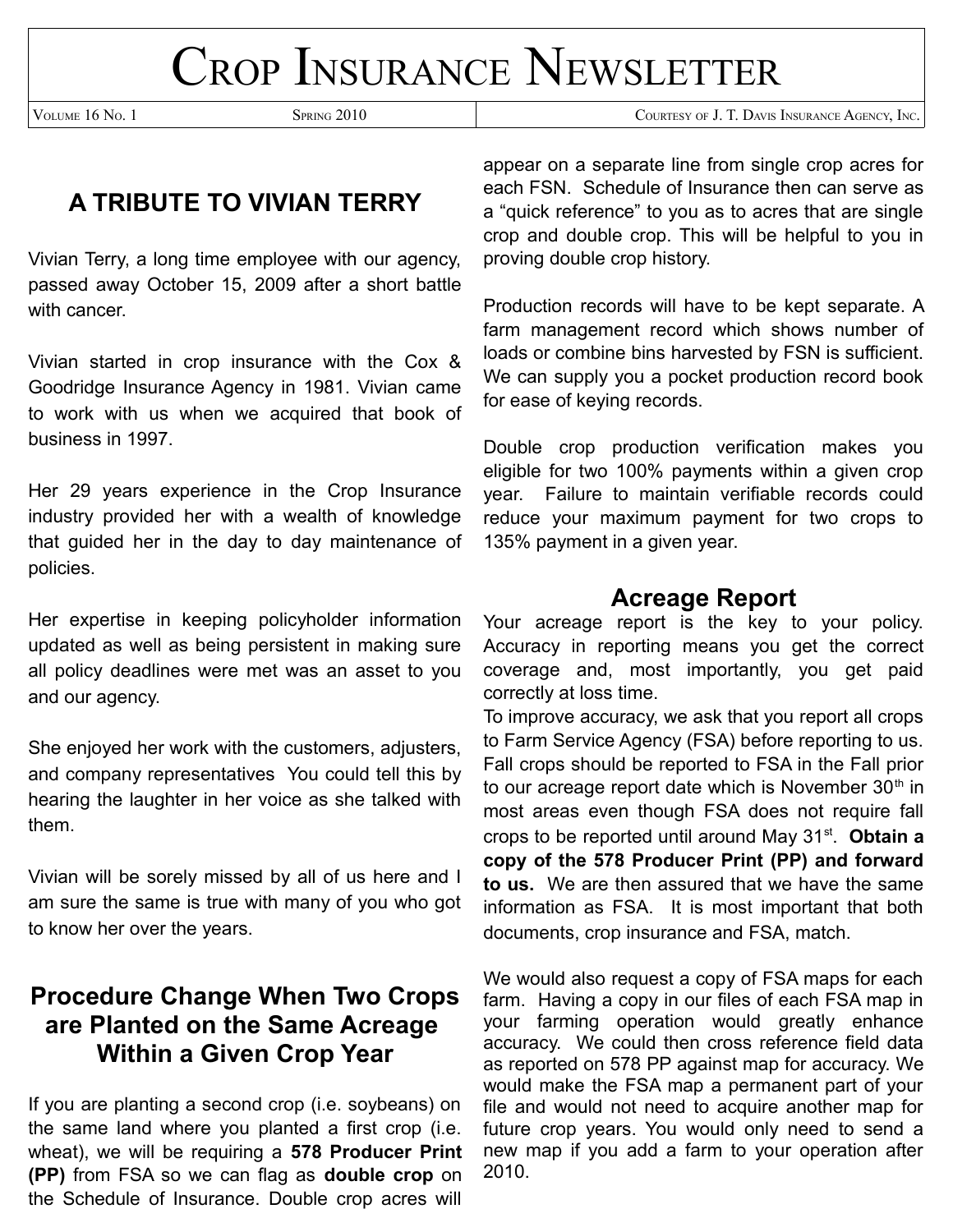The new Comprehensive Information Management System (CIMS) now allows us to import FSA map data which includes FSN, Tract Number, Field number, and Acres into our Farm Map System. We can then regenerate a map at loss time for the adjuster as well as provide a 578 PP which will help expedite your claim. The key, though, is to have a FSA map on file to determine the boundaries of a farm.

In addition, if field boundaries change, we can edit them to provide greater accuracy. If the edited acres are less than originally reported then your yield per acre will be greater and your premium will be less.

Remember, when you provide us with an acreage report please include a **578 PP and maps**.

## **Tennessee Soybean Producers**

Starting in crop year 2010, soybean coverage will be separated into two practices, Not Following Another Crop (NFAC) and Following Another Crop (FAC). You can now have two separate units, by practice, within a given Farm Serial Number (FSN).

You will be required to report the two practices separately to us which will mean providing us with a 578 Producer Print (PP) from Farm Service Agency (FSA) at acreage reporting time.

In addition, production will have to be reported

## **Replant Provisions**

Replant provisions are made available for most spring crops provided you meet the minimum requirements. This means you are eligible for a replant payment if you have to replant due to an insurable cause of loss as outlined in your policy.

You must **notify us before** you replant the crop. We will then submit a claim. An adjuster will be in touch with you to assist you in the process. Do not replant the crop until an adjuster has made contact with you. Your claim will be expedited so there will be no delay in replanting your crop.

Volume 16 No. 1 Spring 2010 Courtesy of J. T. Davis Insurance Agency, Inc. separately by practice.

# **New Tobacco Policy**

A new tobacco policy is being issued for 2010 crop year. The new policy will be combining the Guaranteed Production Plan (Flue Cured and Dark Fired) and the Quota Plan (Burley).

Unit Structure - We were successful in our lobbying effort through the new Farm Bill to maintain separate basic unit coverage by Farm Serial Number (FSN).

Prevented Plant has been added to the policy. Guarantee will be calculated at 35% of timely planted acre guarantee.

Quality Adjustment will trigger when gross price received before incentives is less than 75% of price election. This is consistent with quality adjustment procedures for other crops.

With the termination of the old policy, **a new application will have to be submitted by you to us before sales closing**. You will be receiving a new application from us soon. Please sign where hilighted and return in enclosed envelope as soon as you receive. **Failure to return by sales closing will mean you will not have coverage for 2010.**

## **Pasture/Hay Coverage Now Available**

The Pasture, Rangeland, Forage (PRF) Rainfall Index pilot plan has been expanded to Virginia and North Carolina.

Some important facts are listed below:

- Good Risk Management
	- ■Keep plans on track (maintain herd size)
	- ■Government pays up to 59% of your premium
	- ■Tax Deductible
	- ■Affordable cost

■Tailor your coverage to "fit your pocketbook"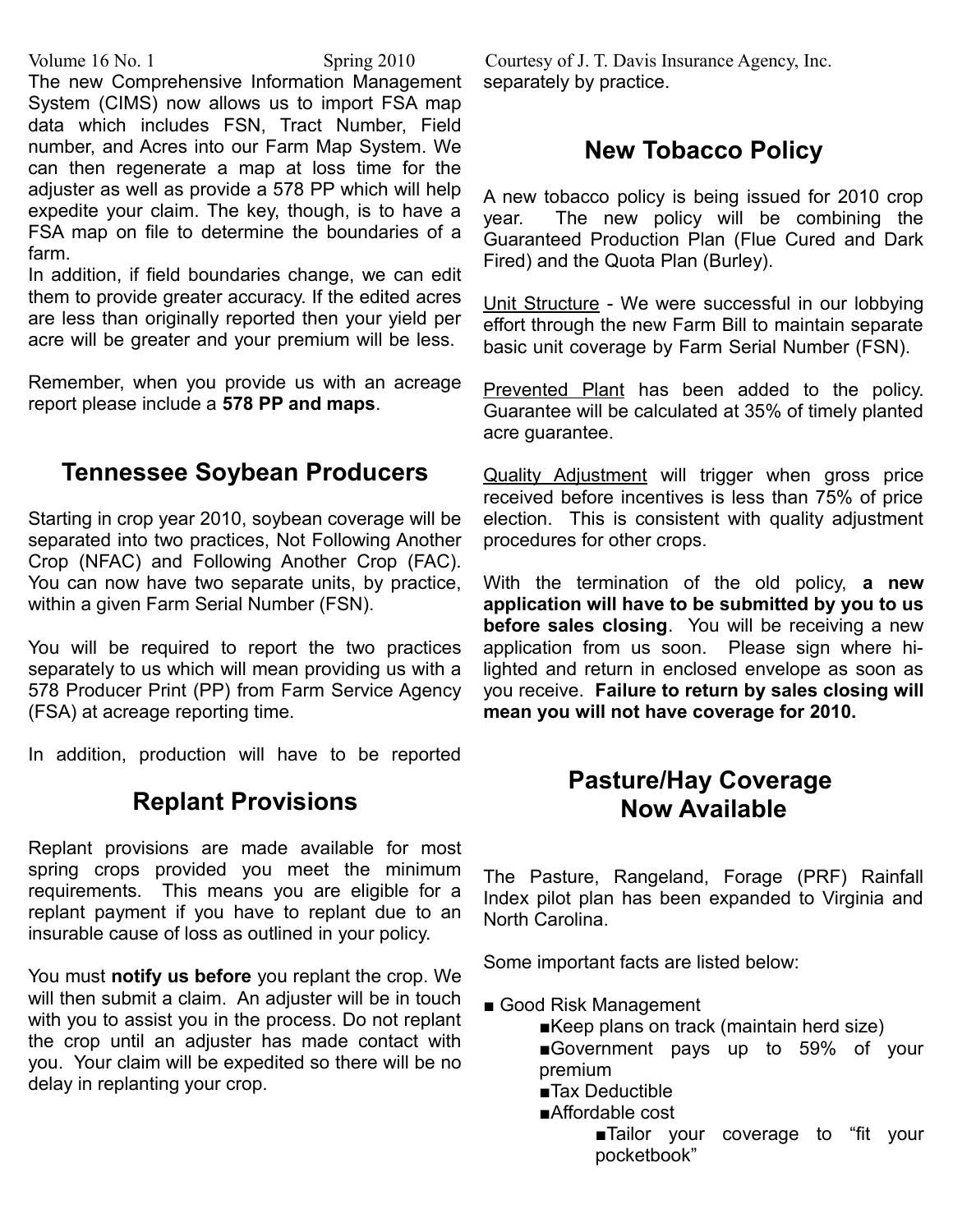- Satisfies linkage at FSA
	- Disaster program for hayland
	- Livestock Forage program for pasture
	- Eliminates requirement for NAP ■\$500/pasture and hayland
- Program paid out \$79,017,868 in 2008
	- "The Program Works

■ Provides protection when rainfall is below normal as determined by coverage level you choose

■ You must allocate a percentage of your total insured acres-your total risk-for a given type, grid and share into at least 2-month time periods called Index Intervals. You may choose from eleven Index Intervals.

■ How to select an interval

■ What months are most critical for rainfall to produce forage?

■ You must elect to insure grazing land or hay land. Different county base values apply to each type.

■ You select a Protection Factor with a value between 60 and 150 percent of the County Base

#### **Insure Your Livestock Against Price Decline**

Livestock Risk Protection is now available for cattle, lamb and swine producers in all the states that we serve.

There have been 5,903 policies written for the 2008 reinsurance year.

Payout since inception of the program to date is \$16,299,554.

Comments by Jonah Bowles Ag Risk Management Coordinator for Virginia Farm Bureau: "Cattle producers who are concerned about an adverse market move should consider Livestock Risk Protection crop insurance - a relatively new risk management tool in our area that can be tailored to individual livestock operations."

## **Policy Entity Information**

The very first step towards making sure you are properly insured is to verify the policy name and tax I.D. number is correct. **Your name and tax i.d. number should be reported to us the same as it appears on your tax return**.

Value. This further customizes your coverage.

■ You choose a coverage level of 70, 75, 80, 85, or 90.

■ You can choose to insure only the acres important to your grazing program or hay operation.

■ PRF **Sales closing** and **acreage reporting** is **September 30th 2010.** Premium billing is July 1 of the following year.

We did not get this program until a few days before Sales Closing for the 2010 crop year, thereby limiting all agent's ability to get insurers enrolled.

This program would have paid off handsomely over the past ten years. Using my home grid as an example, payable losses would have been generated 50% of the time, on average, with a high of 80% in certain intervals.

Contact us for more details.

How your crops are insured and how they are recorded at FSA should be one and the same.

In certain cases, crop receipts may not match crop insurance schedule of insurance. In those cases, a "paper trail" should show how the money was distributed to match the schedule of insurance.

Occasionally, insured **entity types** do change **marital status** changes; an individual creates a **partnership, corporation** or **LLC,** and **officers** are added or removed from a corporation, etc.

**Any change which involves adding or removing a social security number (SSN) or tax I.D. number (EIN) must be reported to us by sales closing** date or prior to the crop being planted if the change occurs after sales closing date. Failure to do so will void the policy if reported after sales closing and after the crop is planted. Bottom line, notify us of any change or intent to change immediately.

Correcting a SSN or EIN must be done before acreage reporting date. Failure to make timely changes or corrections could result in payments being reduced or denied.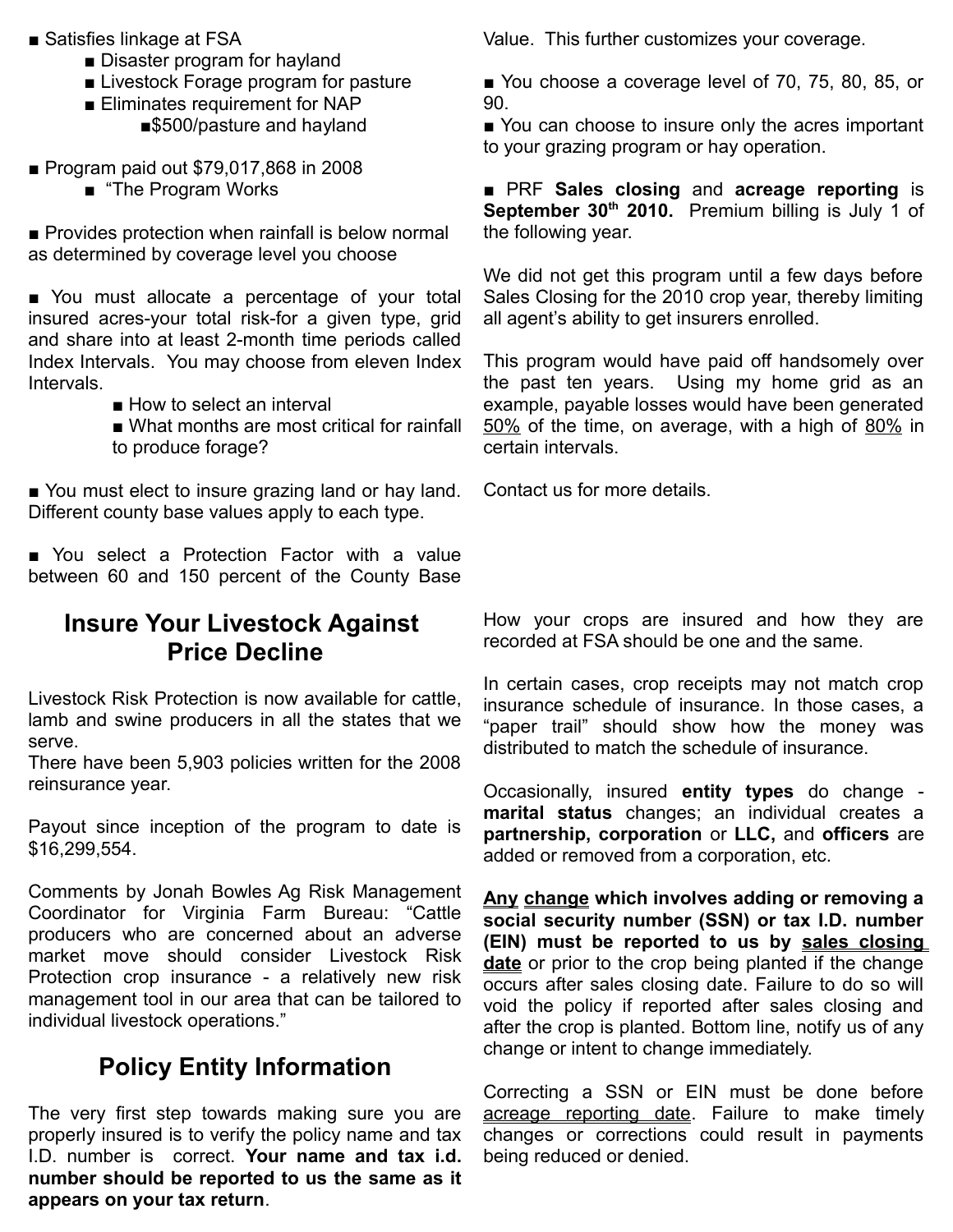## **A Reminder**

Any crop that is to be harvested other than originally intended, requires an appraisal before being put to another use. Notify us at least two weeks prior to harvest.

#### **Examples:**

Wheat, soybeans, oats insured as grain, but cut for hay.

Corn insured as grain but chopped for silage.

If procedure is not followed, there will be no coverage on those acres. However, premium remains.

#### **SURE (Disaster) Program Details Set**

12/28/2009

Roger Bernard, Farm Journal Policy & Washington **Editor** 

**Producers who had crop losses during the 2008 crop year** should head to their county FSA offices starting Jan. 4, 2010, to participate in the new Supplemental Revenue Assistance Payments program (SURE) that was contained in the 2008 Farm Bill.

**SURE provides crop disaster assistance payments to eligible producers** on farms that have incurred crop production or crop quality losses. The program takes into consideration crop losses on all crops grown by a producer nationwide. SURE provides assistance in an amount equal to 60% of the difference between the SURE farm guarantee and total farm revenue.

**The farm guarantee is based on the amount of crop insurance and Noninsured Crop Disaster Assistance Program (NAP) coverage on the farm**. Total farm revenue takes into account the actual value of production on the farm as well as insurance indemnities and certain farm program payments.

**To be eligible for SURE,** producers must have suffered at least a 10 percent production loss on a crop of economic significance. In addition, producers must meet the risk management purchase requirement by either obtaining a policy or plan of insurance, under the Federal Crop Insurance Act or NAP coverage, for all economically significant crops. For 2008 crops, producers had the opportunity to obtain a waiver of the risk

management purchase requirement through a buy-in provision.

*Producers considered socially disadvantaged, a beginning farmer or rancher, or a limited resource farmer may be eligible for SURE without a policy or plan of insurance or NAP coverage.* 

**In addition to meeting the risk management purchase requirement,** a producer must have a farming interest physically located in a county that was declared a primary disaster county or contiguous county by the Agriculture Secretary under a Secretarial Disaster Designation.

**Regardless of a Secretarial Disaster Designation,** individual producers may also be eligible for SURE if the actual production on the farm is less than 50 percent of the normal production on the farm due to a natural disaster. For SURE, a farm is defined as all crops in which a producer had an interest nationwide.

The regs to implement the program will be published in the Federal Register on Jan. 28. Sign up for the program for 2008 crop losses has not yet been set despite the Federal Register notice specifying that the application deadline is "by March 1 of the calendar year two years after the crop year of the loss." However, a notice sent to state and county offices on the program says that no deadline for sign up has been set. The program is estimated to payout on average \$850 million per year.

Republished with Permission by agweb.com

#### **A Time for Changes**

*Sales closing for all spring crops in VA, TN, and WV is March 15, 2010. NC & SC sales closing is February 28, 2010. Sales closing for fall crops is September 30.* What does this mean for you? It's time to review the information.

Your crop insurance policy is a continuous policy. If you do not make a change, including cancellation, your policy for the upcoming year and subsequent years will be in place with the current plan and level of coverage that you elected the previous year.

You may want to give us a call to go over what crops and counties you currently have on your policy.

Producers who have added a new county, crop, or farm should notify us as soon as the information is available so we can keep your policy up to date.